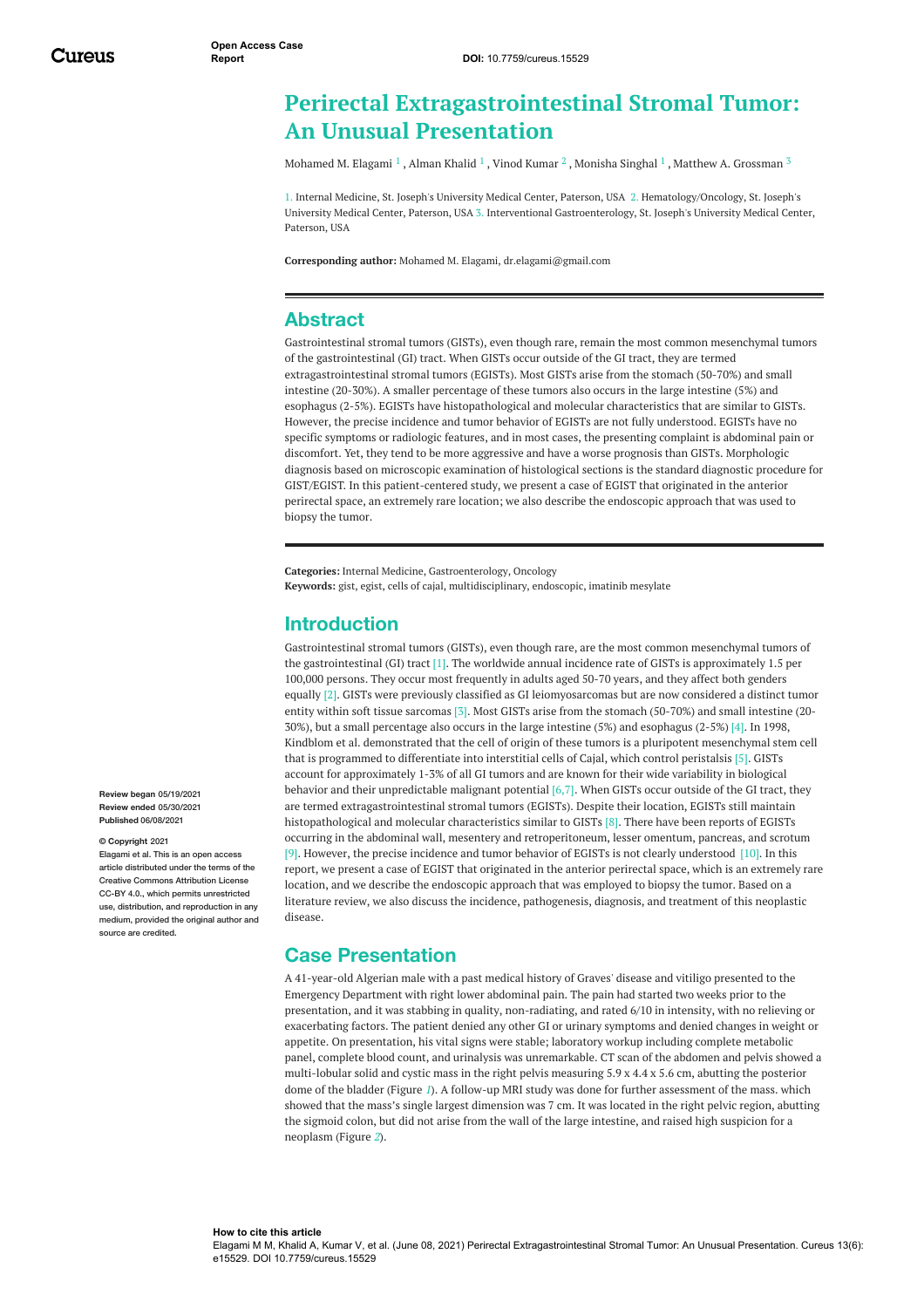<span id="page-1-0"></span>

## **FIGURE 1: CT abdomen and pelvis**

CT image in the coronal plane showing a multilobular solid and cystic lobular mass in the right pelvis measuring 5.9 x 4.4 x 5.6 cm (yellow arrows), abutting the posterior dome of the bladder

CT: computed tomography

<span id="page-1-1"></span>

### **FIGURE 2: MRI image in the sagittal plane**

The image shows a soft tissue mass in the right pelvis, measuring approximately 7 cm. It is proximal to the urinary bladder and seminal vesicles and is unrelated to them (yellow arrows). It has heterogeneous enhancement. It is abutting the colon but does not involve the colon

MRI: magnetic resonance imaging

A multidisciplinary discussion resulted in the decision to obtain a fine-needle aspiration (FNA) of the mass guided by endoscopic ultrasound (EUS). This endoscopic approach utilized an endosonoscope, which was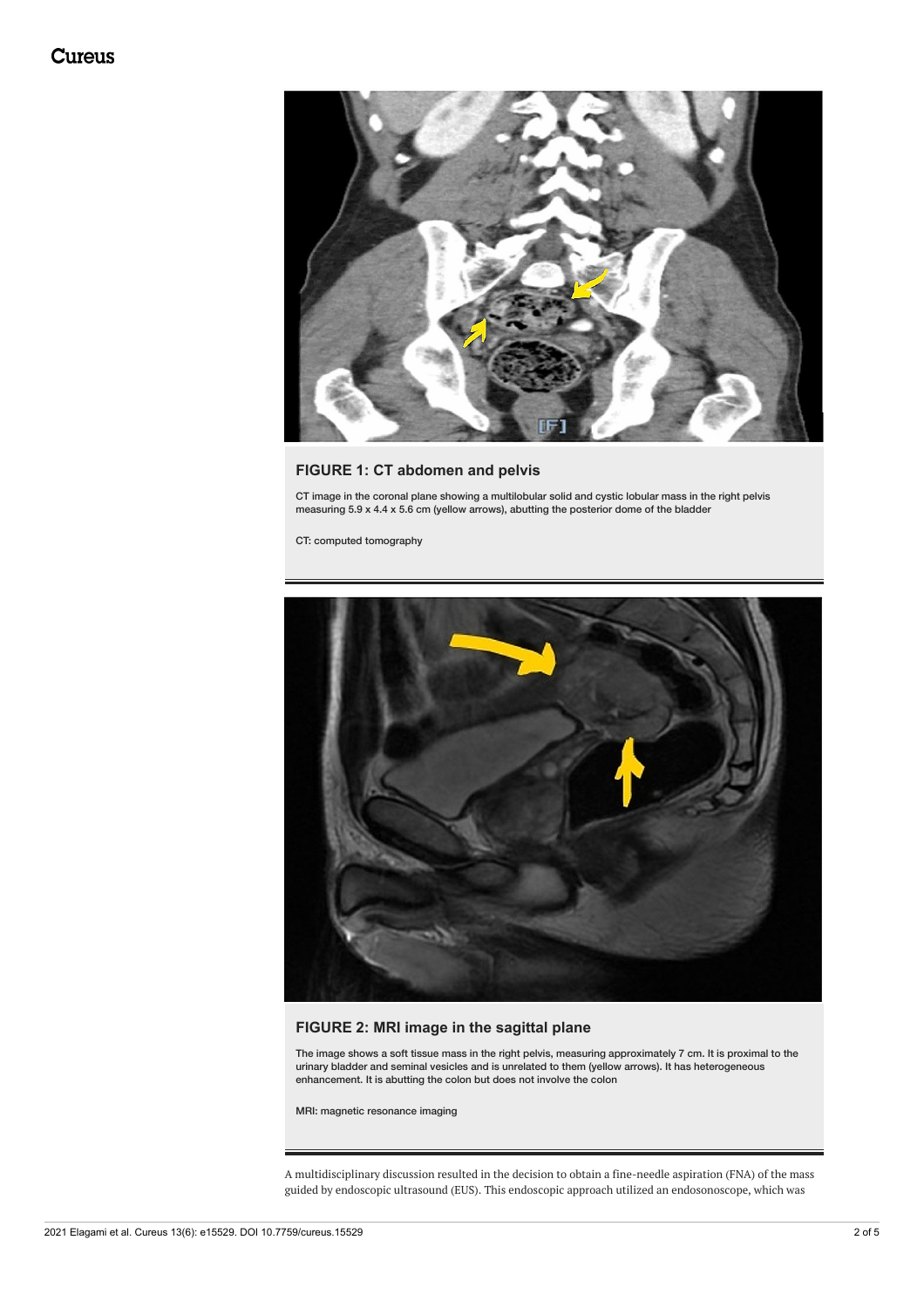introduced through the anus and advanced to the rectosigmoid junction. The ultrasound images showed a heterogenous extraluminal mass found in the anterior perirectal space, which had endosonographic borders that were well defined, a maximum length of 55 mm, and a maximum width of 40 mm. There was no sonographic evidence of invasion into the rectum or urinary bladder. A few abnormal lymph nodes were visualized in the vicinity of the mass. The nodes were sub-centimeter, round, and hypoechoic with welldefined endosonographic borders. A 19-gauge core biopsy needle was passed through the rectal wall (transrectal approach), and FNA of the perirectal mass was performed. Color Doppler imaging was utilized prior to needle puncture to confirm a lack of significant vascular structures within the needle path. Two passes were made with the needle while utilizing a stylet. A cytotechnologist was present during the procedure and confirmed that the cellularity of the specimen was adequate.

The pathology study showed proliferation of spindle cells, with focal prominent cytoplasmic perinuclear vacuoles, focal marked nuclear atypia, and infrequent mitotic activities (Figure *[3](#page-2-0)*). On immunostains, the tumor cells were positive for CD117 and CD34 and negative for S100 and desmin. A stain with Ki-67 showed a low proliferation fraction (~5%). These results supported a diagnosis of GIST. A molecular genetics study was performed to guide the choice of chemotherapy. The study showed the presence of KIT (c-KIT) mutation and the absence of platelet-derived growth factor (PDGFR) mutation.

<span id="page-2-0"></span>

## **FIGURE 3: Histopathologic images in low power (A), intermediate power (B), and high power (C)**

The images show proliferation of spindle cells, with focal prominent cytoplasmic perinuclear vacuoles and focal marked nuclear atypia, and infrequent mitotic activity

Subsequently, the patient underwent exploratory laparotomy, which showed a pelvic mass abutting the mid jejunum and rectum. The tumor was resected and sent for histopathologic analysis, which confirmed the diagnosis of GIST.

The mass had a size of 7 cm (single largest dimension) and a mitosis rate of 5 out of 50 high power fields (HPF). Using the National Institute of Health-Fletcher criteria for GIST risk assessment, we determined that this was a high-risk tumor (Table *[1](#page-2-1)*) [11]. The treatment plan consisted of imatinib 400 mg daily for at least two years along with periodic outpatient follow-up. The patient was hospitalized for a total of five days following the surgery and had no postoperative complications. The patient was seen in the outpatient clinic one month following his discharge from the hospital and reported no adverse outcomes. In addition, a follow-up CT study of the abdomen and pelvis was done four months after his discharge from the hospital, and the results showed no acute abdominal or pelvic pathology.

<span id="page-2-1"></span>

| <b>Tumor location</b> | Tumor size | <b>Mitotic rate</b> | <b>Stage</b>  | <b>CD</b> | <b>Mutations</b> | <b>Tumor risk</b> |
|-----------------------|------------|---------------------|---------------|-----------|------------------|-------------------|
| Non-gastric           | cm         | 5/50 HPF            | <b>T3N1M0</b> | 117.34    | c-KIT+           | High              |

#### **TABLE 1: Tumor risk assessment: high-risk tumor\***

\*Refer to the National Institute of Health-Fletcher criteria for GIST risk assessment [11]

HPF: high power field; GIST: gastrointestinal stromal tumor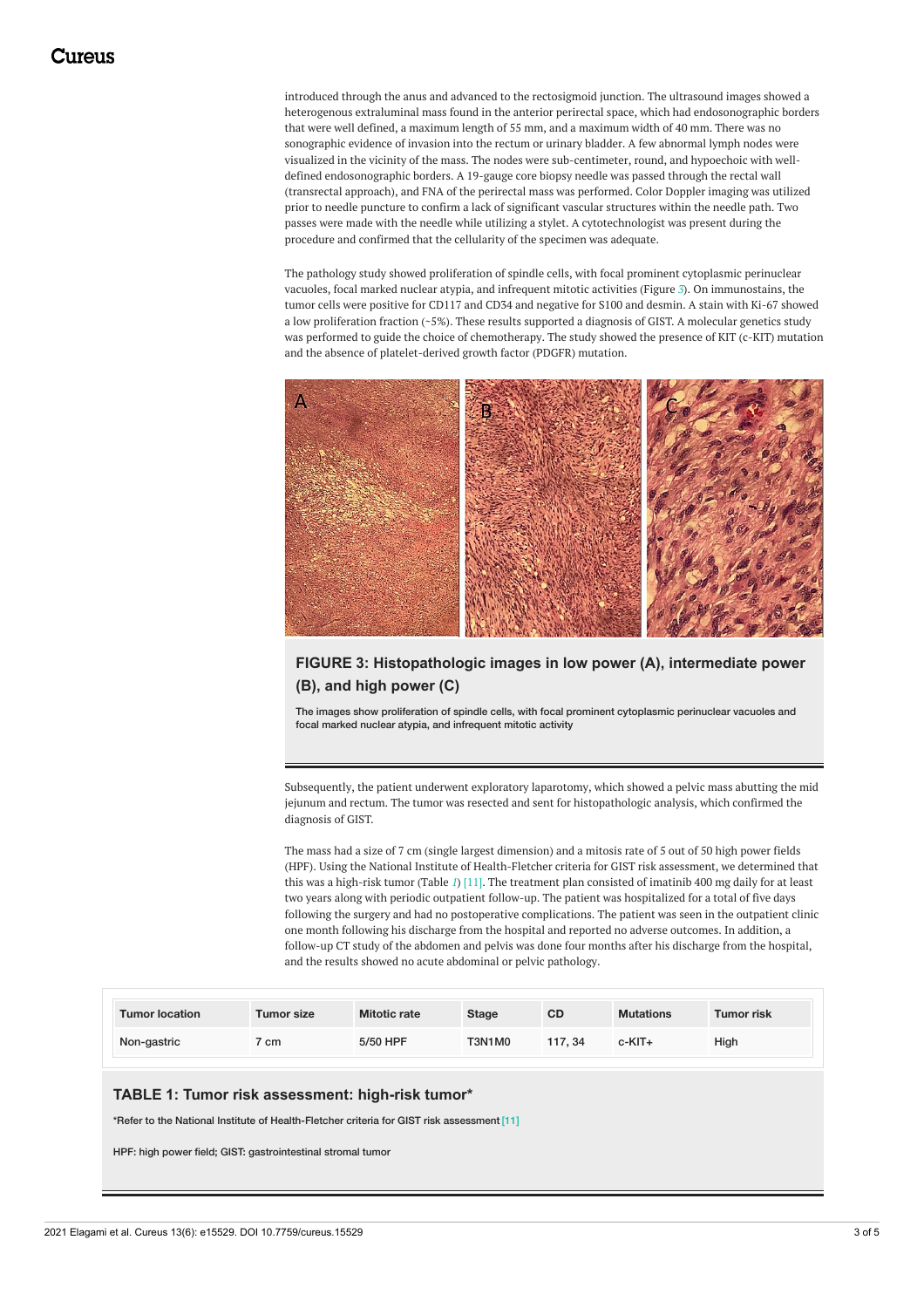## **Discussion**

EGISTs have no specific symptoms on presentation and no typical radiologic features. The most frequent associated complaint is abdominal discomfort, which may or may not be accompanied by GI bleeding [7]. This nonspecific clinical presentation hinders clinicians from making the diagnosis preoperatively. Also, the differential diagnosis tends to be broad and includes leiomyosarcoma, liposarcoma, fibrosarcoma, or solitary fibrous tumor [11]. In this case report, the EGIST presented as a heterogeneous mass in the anterior perirectal space.

The term EGIST was first used in the year 2000 by Reith et al. [12]. EGISTs are rare entities and account for less than 1% of all GI tumors. They arise from Cajal-like cells or from pluripotent stem cells outside of the GI tract, and they tend to be more aggressive and generally have a poor prognosis [5]. However, EGISTs still maintain histopathological and molecular characteristics similar to GISTs [7]. The one-year and fiveyear overall survival rate for EGIST is 91.7% and 48.9%, respectively, while GIST has a one-year overall survival rate of 94% and a five-year overall survival rate of 82.4% [11].

The majority of malignant GISTs have activating mutations of the c-kit gene that causes ligand-independent phosphorylation and activation of the KIT receptor tyrosine kinase, which in turn leads to tumorigenesis. Approximately 5-10% of GISTs will have mutations in the platelet-derived growth factor alpha (PDGFRA). GISTs that are wild-type for both KIT and PDGFRA mutations may show mutations in succinate dehydrogenase (SDH) B, C, or D and may be driven by the IGF-I pathway [3].

According to the National Comprehensive Cancer Network (NCCN), the workup for GIST/EGIST should include patient history, physical examination, complete blood count, liver function tests, and appropriate imaging studies such as abdominal and pelvic CT scan with contrast and/or MRI as well as surgical assessment. In selected cases, endoscopy and endoscopic ultrasound may be helpful. A biopsy is necessary to confirm the diagnosis. An endoscopic transmural biopsy can be considered if the risk of peritoneal seeding by the tumor is low. Otherwise, a percutaneous transperitoneal biopsy is more appropriate. Morphologic diagnosis based on microscopic examination of histological sections is the standard method for GIST diagnosis [13].

Over 90% of GISTs show overexpression of the receptor tyrosine kinase KIT (CD117) by immunohistochemistry (IHC), and about 5% are CD117-negative. GIST is also usually associated with CD34 expression in 70% of cases [10]. Their malignant potential is evaluated using several parameters that include size, location, invasion of adjacent organs, mucosal invasion, cellular architecture, degree of cellularity, mitotic count, nuclear pleomorphism, necrosis, and proliferation [1]. Table *[1](#page-2-1)* outlines the malignant potential for the tumor presented in this case report.

The NCCN recommends the use of imatinib 400 mg in advanced or metastatic GIST patients. It also recommends augmenting the dose to 800 mg if exon 9 KIT mutation is positive. Surgical excision is the only potential cure for GIST and is aimed at resecting the tumor with histologically negative margins [14].

## **Conclusions**

The EGIST that we encountered in this case presented in the anterior perirectal space and was biopsied endoscopically with FNA prior to surgical resection. This endoscopic approach facilitated a timely diagnosis and treatment of a high-risk tumor. EGISTs have no specific symptoms or radiological features and can present in variable anatomic locations. They also tend to behave more aggressively and have a poor prognosis. The diagnosis of EGISTs, therefore, can be challenging and necessitates a multidisciplinary approach for accurate decision-making with regard to the biopsy method and the treatment plan. It is of paramount importance to include EGIST in the differential diagnosis when a patient presents with a neoplasm in the abdomen or pelvis. An endoscopic biopsy can be considered if the risk of peritoneal seeding by the tumor is low, and surgical excision is the mainstay of therapy. Finally, more studies with long-term follow-ups are necessary to gain deeper insights into the behavior of this rare neoplastic disease.

## **Additional Information**

#### **Disclosures**

**Human subjects:** Consent was obtained or waived by all participants in this study. **Conflicts of interest:** In compliance with the ICMJE uniform disclosure form, all authors declare the following: **Payment/services info:** All authors have declared that no financial support was received from any organization for the submitted work. **Financial relationships:** All authors have declared that they have no financial relationships at present or within the previous three years with any organizations that might have an interest in the submitted work. **Other relationships:** All authors have declared that there are no other relationships or activities that could appear to have influenced the submitted work.

#### **Acknowledgements**

We would like to acknowledge the work of Dr. Youssef Botros, gastroenterology fellow at St. Joseph's